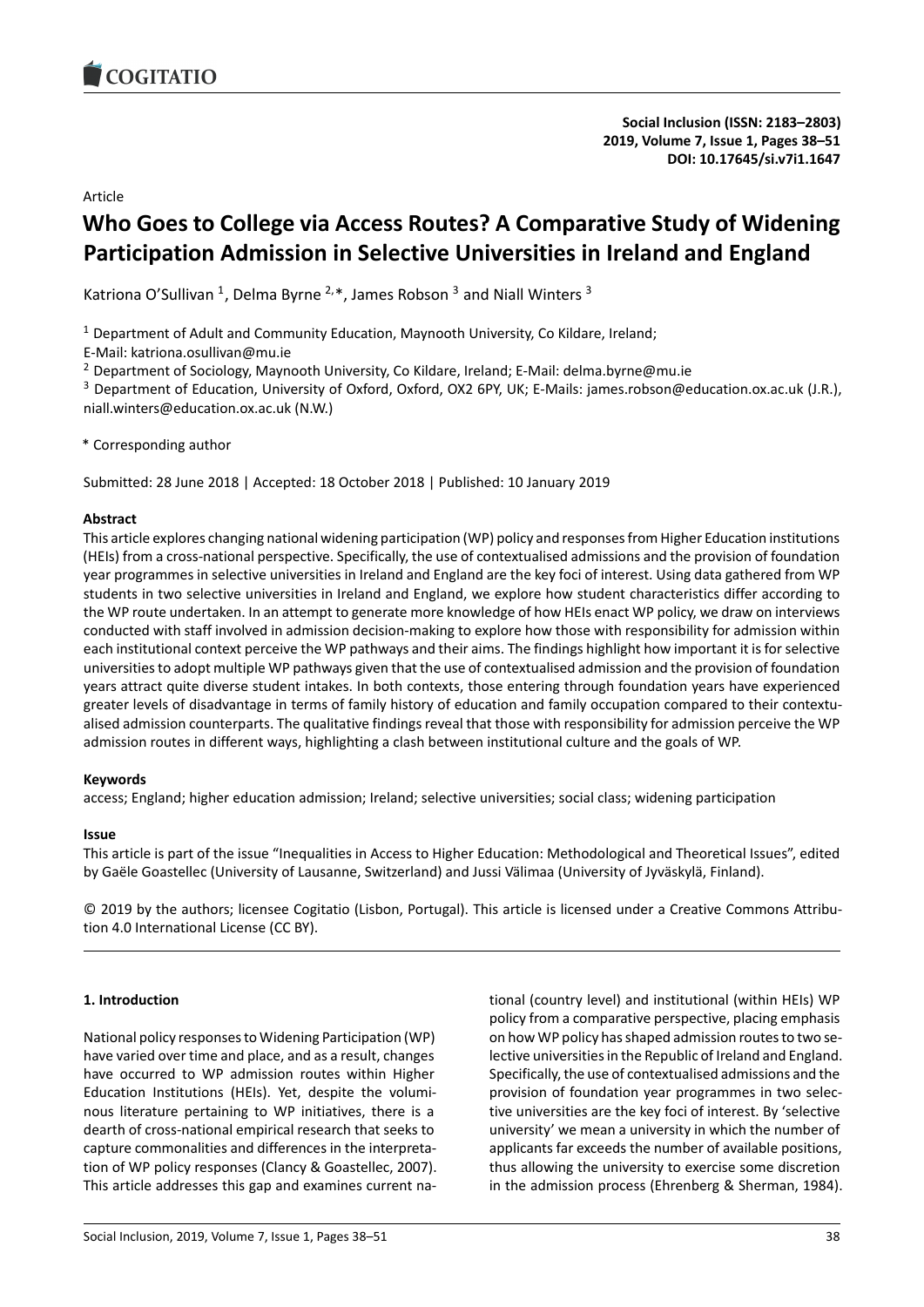#### COMITATIO

Using data gathered from WP students in two selective universities in Ireland and England, we explore how student intakes differ according to the WP admission route undertaken. We then use data gathered from university staff members with responsibility for admissions to illustrate commonalities and differences in how WP policy is enacted in each setting. The key research questions addressed are: (1) Do the characteristics of students entering selective universities differ depending on the WP admission route taken? That is, do the characteristics of WP students entering through a foundation year differ from those entering directly through contextualised admissions? (2) How are the WP admission routes and their aims interpreted by those with responsibility for admissions? How are the rules interpreted?

In the next section, we provide a rationale for a crossnational study, and draw on the existing empirical and theoretical literature that highlights the socially stratified nature of HE admission systems. Section 3 provides an overview of WP policy developments pertaining to Ireland and England. The methodological approach to the interviews which sought to explore decision-makers experiences' and reflections on the admission process is set out in Section 4; and Section 5 offers a cross-national comparative analysis of the characteristics of students who have gained admission to HE through foundation year programmes and contextualised admission routes. The qualitative findings report on three themes that emerged during the analyses: (1) how those with responsibility for admissions understand the dynamics of processes of inequality in educational attainment; (2) how those with responsibility for admissions make distinctions between each of the WP routes; and (3) how WP initiatives are located within the context of the selective universities. The article concludes with a summary and discussion of how WP initiatives are positioned in the broader admissions processes in selective universities.

### **2. Rationale and Review of Literature on Higher Education Admission Systems**

In recent years, the proportion of 17–20 year olds progressing to HE has increased in England from just 19% in 1990 to approximately 49% in 2015–2016 (BIS, 2017) while the proportion of 18–20 year olds in Ireland has increased from 20% in 1980 to 52% in 2015 (Clancy & Wall, 2000; HEA, 2015). Over this time a range of WP initiatives have been implemented in both national contexts. Yet, despite their prevalence, comparative research on WP policy and the specific measures adopted by HEIs to recruit WP students both within and across country contexts remains under explored (for exceptions see Donnelly & Evans, 2018). As a result, research studies that examine the characteristics of students entering higher education from similar cross-national WP programmes are limited, as are research studies that examine the characteristics of students entering higher education from different WP programmes within selective universities. Thus, a comparative study of WP policy and initiatives at both the institutional level (within HEIs) and at the national level (country level) between Ireland and England is timely for a number of reasons. Firstly, both HE systems have experienced high rates of expansion coupled with a highly educated population in European terms. That is, in both contexts there is now more than a 20% difference in the number of students attending Higher Education since 2000, and in both contexts over 45% of the 25–34 age group have acquired a higher education qualification. Secondly, trends in WP policy have become increasingly convergent in Ireland and England in terms of national target setting and accountability, making an interesting case study. In Ireland, the Higher Education Authority (HEA) continues the practice of setting national targets but has recently made HEIs more accountable for WP offerings by demanding that each HEI states their institutional WP targets in a 'performance compact<sup>'1</sup> since 2014. This shift has been accompanied by a number of competitive funding streams provided by the Department for Education and Skills (DES) for HEIs to implement evidence-based WP initiatives. In England, national [ta](#page-1-0)rget setting around WP is more recent (since 2015) and so, historically, HEIs have had more discretion in setting their own parameters for WP. Access agreements have been in place for some time in England, since 2006 when income contingent loans were introduced. Since that time, the Office for Fair Access (OFFA) has had the remit to ensure that higher fees do not inhibit equity of access. Thus, HEIs must agree an Access Agreement with OFFA in order to be able to charge higher fees, while retaining considerable agency in shaping institutional WP activities. Since April 2018, the Office for Students (OfS) has become the regulatory body for the English higher education sector. From the academic year 2019–2020, Access and Participation Plans and will have to be approved by the OfS, replacing Access Agreements.

The issue of institutional prestige adds a further layer of complexity when considering the implementation of WP policy. Young people from low socioeconomic groups are under-represented in the most selective universities in a number of country contexts (Jerrim, Chmielewski, & Parker, 2015) including Ireland and England. In England, these students are particularly poorly represented in 'Old' (pre-1992) universities, as opposed to 'New' (post-1992) universities and especially so in Russell Group universities (Boliver, 2013, 2015; O'Sullivan, Robson, & Winters, 2018; Robertson & Hillman, 1997). In the Irish context, students from less advantaged backgrounds are more likely to be attending Institutes of Technology versus universities (Byrne & McCoy, 2017; McCoy & Smyth, 2011), while a significant majority of first year entrants in the most academically selective universities are drawn from private

<span id="page-1-0"></span><sup>&</sup>lt;sup>1</sup> In 2014, each HEI entered into a 'performance compact' with the HEA undertaking how it would contribute to national objectives. The compacts provide for a roadmap for how performance is to be measured and a proportion of funding is contingent on performance.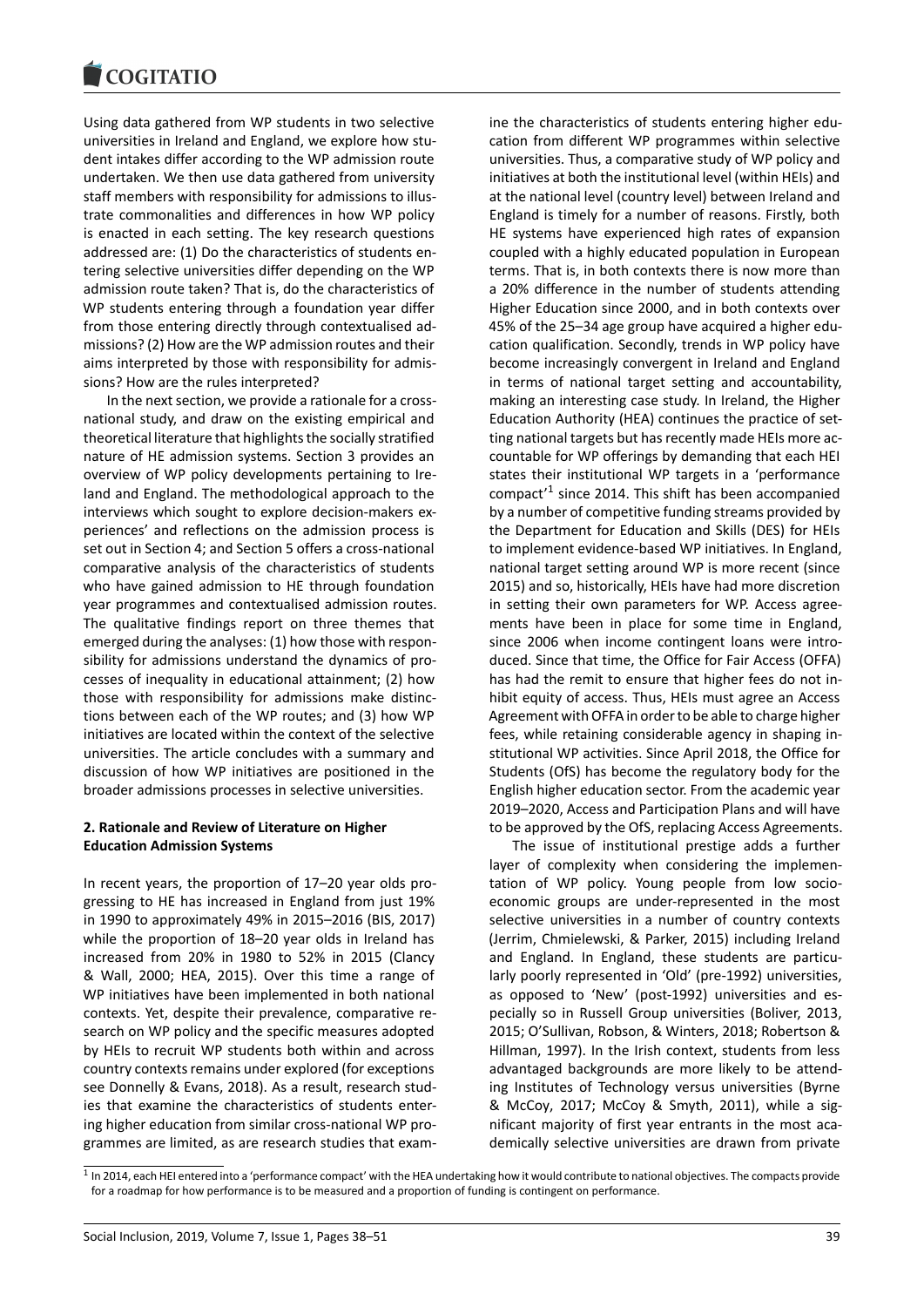or fee-paying schools (Share & Carroll, 2013). Despite the existence of a culture of selective admissions in the HE entry systems in both Ireland and England, it is important to keep in mind that progressive shifts have coexisted within selective universities, including the WP movement. That is, the last ten years have seen alternative entry routes to HE becoming more noticeable in national policy, with the use of contextualised admissions and the provision of foundation years becoming more common in both Ireland and England. However, where these routes fit within the stratified university system is under-explored, and the extent to which the characteristics of students who utilise these routes differ is relatively unknown. In addition, cross-national comparative studies have neglected how WP initiatives are perceived in the broader admissions processes in selective universities.

Access to selective universities is an important WP policy consideration given that graduate outcomes tend to be more favourable as the most sought employers favour and reward such graduates. For example, in England and the UK, graduates of more prestigious HEIs are more likely to secure professional and managerial jobs and earn higher salaries than students attending HEIs that are deemed to be less prestigious (Hussain, McNally, & Telhaj, 2009). In the Irish context, research has identified that there is a wage premium to university attendance as opposed to attendance at an Institute of Technology, all else being equal (Kelly, O'Connell, & Smyth, 2010). Furthermore, the competitive context of HE in each country means that the most selective universities have more resources, are commonly perceived to deliver the best education, and are positioned in top international rankings. Each of these aspects confer certain educational and career benefits that are not available in other institutions.

For quite some time, the admission system has been a concern in international studies on social stratification in higher education, given that the system and its rules represent the key mechanism through which access to HE is determined (Alon, 2011, in Israel; Boliver, 2013, in the UK; Byrne, Doris, Sweetman, Casey, & Raffe, 2013, in Ireland; Karabel, 2005, in the US; Thomsen, 2018, in Denmark; Zimdars, Sullivan, & Heath, 2009, in England). Both social closure theory (Weber, 1978) and social reproduction theory (Bourdieu & Passeron, 1977) posit that selective universities adopt admission policies that match the cultural capital of their desired intakes, thus reproducing and maintaining advantage in securing admission for the privileged professional classes. What is of particular interest to us is the interpretation of the aims of WP initiatives and admission 'rules' by those who have responsibility for admission. Research studies involving those who are responsible for admission decision-making are still in their infancy in the social stratification literature (for exceptions see Bowman & Bastedo, 2018; Stevens, 2007; Zimdars, 2010). As a result, relatively few research studies have explored the

processes that HEIs use to develop selection criteria and review applicant materials, the procedures for assessing applications, and the practices of those with responsibility for admissions. To this end, much less is known about the processes involved in admitting WP students, or how WP policy (or rule) enactment occurs within specific institutions. Admission policies for selective universities may be 'written' by Government or indeed by those within a university with responsibility for the strategic direction (such as a Governing Authority, which may or may not include those with responsibility for admissions). Thus, we also need to pay greater attention to the 'negotiation, contestation or struggle between different groups who may lie outside of the formal machinery of official policymaking' (Ozga, 2000, p. 13). As a result, our attention to those who are responsible for admission decisions is heightened, given that existing research has found that there is a certain amount of lee-way involved—that in the selective university context 'admission decisions are not formulaic' (Zimdars, 2010, p. 319). Therefore, interviews conducted with those involved in WP admissions form an important part of understanding the patterns of who is admitted to a selective university as a WP student, and the type of admission route taken, from a crossnational perspective.

### **3. WP Policy Developments in Ireland and England**

Since the late 1990s, there have been several changes to WP policy in both Ireland and England to try to improve access to HE for under-represented socio-economic groups. As a result, HEIs are beginning to move away from simplistic explanations of inequality to greater consideration of the complex nature of its causes, recognising that WP activities need to bridge gaps in human, social and cultural capital if students are to succeed in higher education. In this section, we focus on two key policy developments—namely, the use of contextualised admission and the provision of foundation years. While contextualised admissions and the provision of foundation years are distinct WP initiatives, they share some common characteristics. That is, both consider the context of the applicant and their circumstances along a range of dimensions; and both can potentially allow for reduced academic entry requirement, taking into consideration the long-term impact that socio-economic disadvantage can have on the educational attainment of young people.

#### *3.1. Contextualised Admissions*

Universities in Ireland and England are using a contextualised admission system as a means of increasing participation rates of disadvantaged students. In England, the idea of contextualising academic attainment on entry to HE can be traced back to at least the 1960s and 1970s and became more formalised as a process following the Schwartz Report (2014) which recommended that contextual admissions become part of fair admissions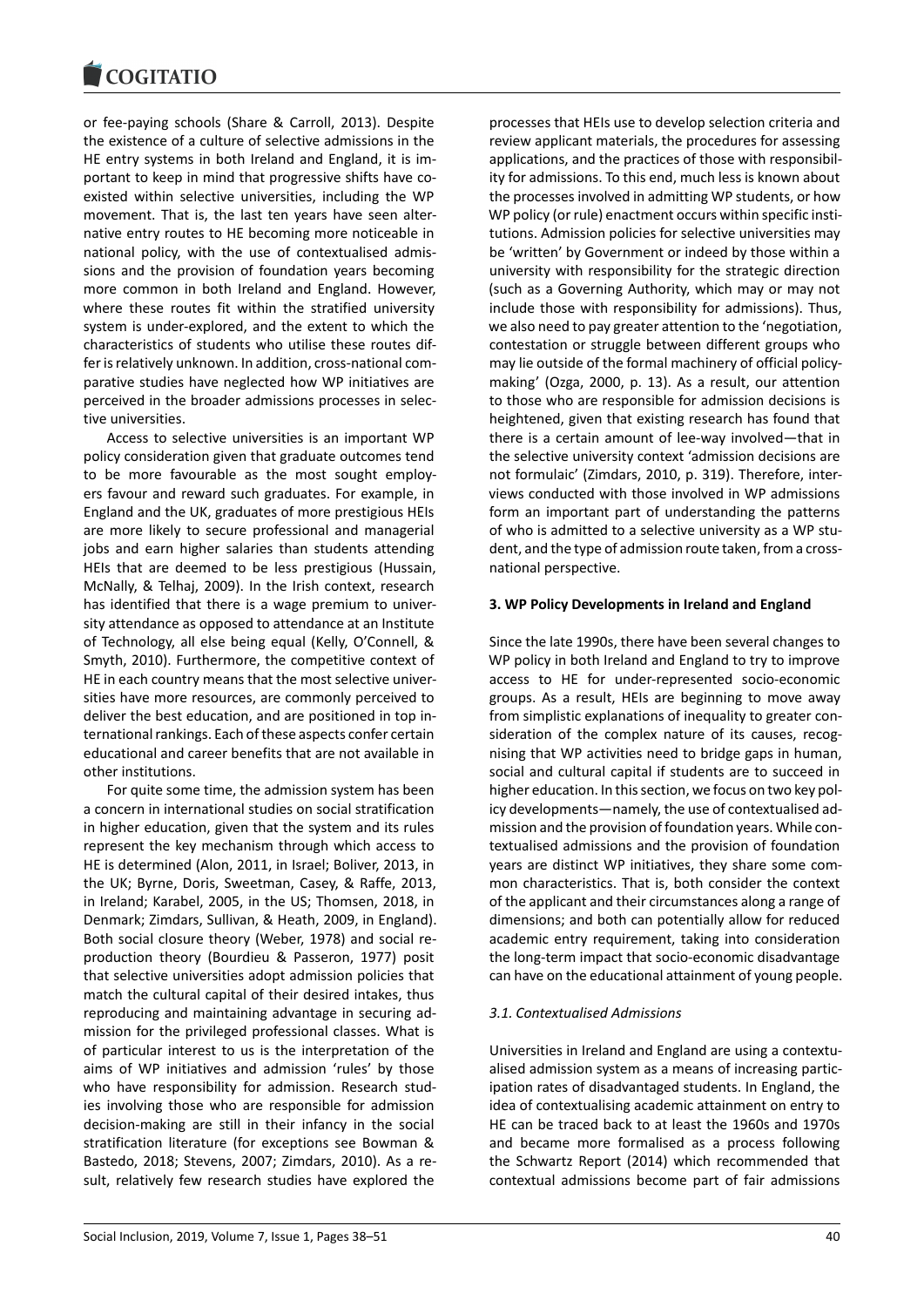#### **COMMITMENT**

(Mountford-Zimdars, Moore, & Graham, 2016; Schwartz, 2004). In the English context, students apply through a centralised admission system and can opt in by declaring contextual information as part of their undergraduate admissions application.<sup>2</sup> Universities and colleges use contextualised admission differently, but typically those with responsibility for admissions in individual universities/colleges apply the contextualised indicators to assist with making conditio[na](#page-3-0)l offers or offers to interview. $3$  A second method uses applicant data to calculate individualised offers resulting in a reduced grade offer (a reduced academic requirement). Adopting a contextualised admission system means including a number of 'fl[ag](#page-3-1)s' on each application by those with responsibility for admissions during the admissions process, where each 'flag' represents a different indicator of disadvantage. In the English context, four types of flags or indicators are generally used: (1) individual-level; (2) arealevel; (3) school-level; and (4) participation in WP programmes or outreach activities. A survey of 68 universities in the UK in 2015 revealed that 84% were using some form of contextualised admissions, up from 37% in 2012 (Sundorph, Vasilev, & Coiffait, 2017).

In Ireland the Higher Education Access Route (HEAR) is a national, centralised contextualised admissions system. All universities and some Institutes of Technology use HEAR. As in the English context, applicants must 'opt in' to this admission system. That is, applicants must specifically apply to become 'HEAR Eligible', a process that has recently become part of the centralised HE application process undertaken by the Central Applications Office (CAO). Previously, at the time of data collection for this article, students had to submit applications to a specialised body tasked with contextualised admission, a function that was undertaken by those working in WP 'access' offices. In 2017, 7.5% of all higher education applicants applied to become 'HEAR eligible', down from 10.6% in recessionary Ireland in 2012 (Byrne et al., 2013; Nic Fhlannchadha, 2017). The Irish system also adopts four different types of pre-defined indicators of disadvantage which include a household income indicator which applicants must meet to become HEAR eligible as well as a combination of two other indicators at the (1) individual level, (2) school level or (3) area level (see Table 1). During the application process, candidates are either deemed 'HEAR eligible' if they meet three or more indicators, meaning that they can avail of a reduced grade offer for their course of preference if required. Given that higher education entry in Ireland is determined by performance in the Leaving Certificate (terminal examination at upper secondary), a quota system of reserved places for each course in each participating HEI then allows HEAR eligible students to compete against each other for places. As soon as the number of reserved places is filled, remaining HEAR students join the competition for places with all other applicants. Research has found that those who are deemed to be 'HEAR eligible' are more likely to receive an offer of a place at higher education than all other higher education applicants (Byrne et al., 2013).

The use of the reduced grade mechanism is a key aspect of the contextualised admission process in both contexts. As indicated above, in some universities in England the contextual applicants may be either prioritised for a reduced grade offer at one or more grades below the standard offer, or alternatively guaranteed an interview. Research in the English context has consistently found that contextual information is used by institutions in a broad sense—where those in admissions take the information into consideration when making offers—rather than for reduced grade entry (Boliver, Crawford, Powell, & Craige, 2017; Sundorph et al., 2017). Research in Ireland also reports considerable variation across universities/colleges and over time in the use of the reduced grade mechanism. Byrne et al. (2013) found that among the HEAR eligible applicants entering higher education between 2010 and 2012, the share who had received a reduced grade offer was in decline—down from 44% in 2010 to 33% in 2012. Yet, HEAR eligible students fare as well as direct entry students in terms of progression beyond first year at HE, irrespective of a reduction in academic requirements (Byrne et al., 2013). Likewise, in the English context, there is no evidence to suggest that entry through reduced academic requirements results in higher drop-out rates, lower completion rates or lower overall attainment at HE (Boliver et al., 2017).

There are some key differences between how Ireland and England use contextualised data. In the Irish context, the use of indicators is standardised across universities/colleges. That is, each of the institutions that use the contextualised admission approach apply the same indicators, and these indicators are now applied centrally rather than by individual institutions. In England onus is placed on individual institutions to decide their own contextualised admission system and they may choose among indicators, as there is no centralised, pre-defined category that universities are required to use. Recent research suggests that previous participation in widening access programmes is the most common contextual indicator used, with two-thirds of universities in England reporting that they take this into account than other indicators (Boliver et al., 2017). In the Irish context, Byrne et al. (2013) found that the majority of those who reached the status 'HEAR eligible' did so on the combination of income and medical indicators, coupled with either socioeconomic status, school or area indicators.

Whether contextualised admission entry is overseen at a national level as in the case of Ireland, or operated by individual institutions as in the case of England, it does not come without problems. That is, a lack of

<sup>&</sup>lt;sup>2</sup> The Universities and Colleges Admissions Service (UCAS) has this function in the English context.

<span id="page-3-1"></span><span id="page-3-0"></span> $3$  As indicated above, in some universities/colleges in England the contextual applicants may be prioritised for a reduced grade offer at one or more grades below the standard offer—for example, AAB or ABB at A-level rather than AAA.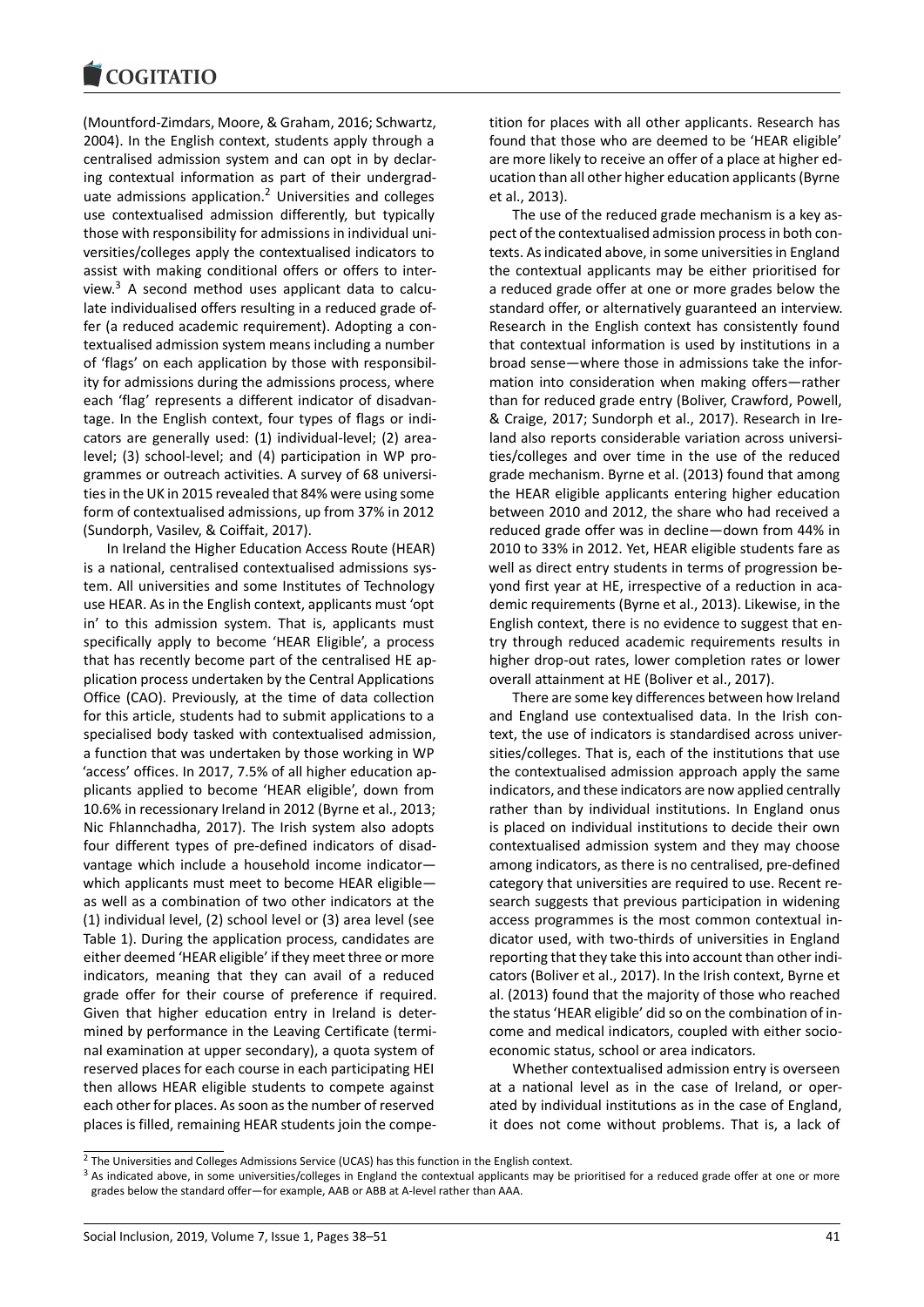transparency is an issue for both systems. In Ireland there is a lack of transparency around precisely how much of a grade reduction is given to HEAR applicant students across universities (Byrne et al., 2013), while in the English context Boliver et al. (2017) have also found that there is a lack of transparency in the use of contextualised admissions across HEIs.

### *3.2. Foundation Years*

Universities in Ireland and England have also developed foundation year programmes<sup>4</sup> as a way of supporting students to transition into university and to supplement the 'attainment gap'. Across both contexts, these programmes are broadly intended for those who do not meet the formal entry qualific[a](#page-4-0)tions for their chosen degree and are designed to prepare students for degree level study (O'Sullivan et al., 2018).<sup>5</sup> That is, in both countries, students would typically not be permitted entry to the first year of their preferred undergraduate programme without the foundation year programme.

There is now greater moment[u](#page-4-1)m around university provision of foundation year programmes in the UK more broadly, and currently there are over 700 programmes available through University Central Admission System (UCAS, 2017), with considerable variation in terms of what they offer, and their target student. In the English context, these programmes have taken three directions; provision for international students, provision for the general student population, and provision to widen the participation rates of under-represented groups in university, to include mature students or students from low socio-economic backgrounds. Foundation years have evolved from pre-university entry courses provided in the further education (FE) sector or provided as collaborative FE/HE projects (Sanders & Daly, 2013).

In Ireland, foundation years have traditionally been delivered in the university context and have targeted under-represented student groups. Recent WP policy has advocated the continued delivery of foundation years largely orientated towards young adults and mature students but with a remit to promote links between HE and FE providers (HEA, 2015). Unlike in England, application to foundation year programmes are made directly to the university/HEI. Currently in Ireland, each of the seven universities run foundation year programmes for underrepresented groups.

Foundation year programmes within and across country contexts also vary in the type of supports they offer students. However, for those from underrepresented socio-economic groups and mature students, the supports specifically seek to facilitate the development of social and cultural capital alongside generic

academic skills and/or subject specific content. In doing so, the programmes recognise that the challenges facing underrepresented groups in HE are complex. Thus, they seek to support the development of peer relationships, support academic ability and growth in students' confidence; prevent students feeling under-qualified compared to their peers, and aim to provide access to forms of bridging capital that support retention and progression (Heil, Reisel, & Attewell, 2014; O'Sullivan et al., 2018). A review of foundation years in Ireland demonstrated the effectiveness of the model in supporting under-represented students to access higher education (Murphy, 2009), and evidence from one selective Irish university found that retention and graduation rates were in line with those of direct entry students (Share & Carroll, 2013). In England, evidence is rather sparse although some research shows that foundation year students fare as well as direct entry students in the first year of study (Sanders & Daly, 2013). O'Sullivan et al. (2018) also report how a foundation year programme delivered in a selective university is supporting students to integrate into the prestigious environment. Boliver et al. (2017) also recommend that foundation year provision should be increased in England, with greater targeting of those from disadvantaged backgrounds.

There are commonalities and differences between foundation year programmes in the two selective universities under investigation in this article (see Table 1). In terms of commonalities, applications are made directly to the University<sup>6</sup>, and students are assessed on application, interview and writing competency. However, differences also exist. Firstly, in the English selective university, the indicators that are used to determine entry to the foundation year [w](#page-4-2)ere adapted from the existing contextualised admission indicators for entry to the university. In the Irish context, it is the other way around—as the national contextualised admission indicators were adapted from pre-existing foundation year provision. Secondly, while each selective university employs indicators of disadvantage for admission, some differences exist in the classification of socio-economic disadvantage. As shown in Table 1, in Ireland income level is a key indicator for socio-economic disadvantage, alongside parental socioeconomic background, school type, residential postcode, eligibility for a medical card and welfare status. In the UK, the extension of indicators allowed for a more nuanced approach to WP than currently was used in the institution. The approach taken required that applicants meet the indicators of income and/or low parental socioeconomic group at the individual level, alongside area level indicators capturing the proportion of young people participating in HE (POLAR)<sup>7</sup>, the socio-economic profile of the area (ACORN)<sup>8</sup>, and school characteristics (school

<sup>&</sup>lt;sup>4</sup> In Ireland, these are known as access courses or foundation courses. For the purposes of consistency this article will use the term 'foundation year' that incorporates those offered in both the UK and Ireland.

<sup>&</sup>lt;sup>5</sup> For further information on the development of foundation year programmes in the UK see Sanders, Daly and Fitz[ge](#page-4-3)rald (2016).

<sup>&</sup>lt;sup>6</sup> In this respect, the English founda[tio](#page-4-4)n year under investigation deviates from the typical national application procedure.

<sup>7</sup> POLAR: Participation of Local Areas classification.

<span id="page-4-4"></span><span id="page-4-3"></span><span id="page-4-2"></span><span id="page-4-1"></span><span id="page-4-0"></span><sup>&</sup>lt;sup>8</sup> ACORN: A tool used to characterise a postcode according to socio-economic status.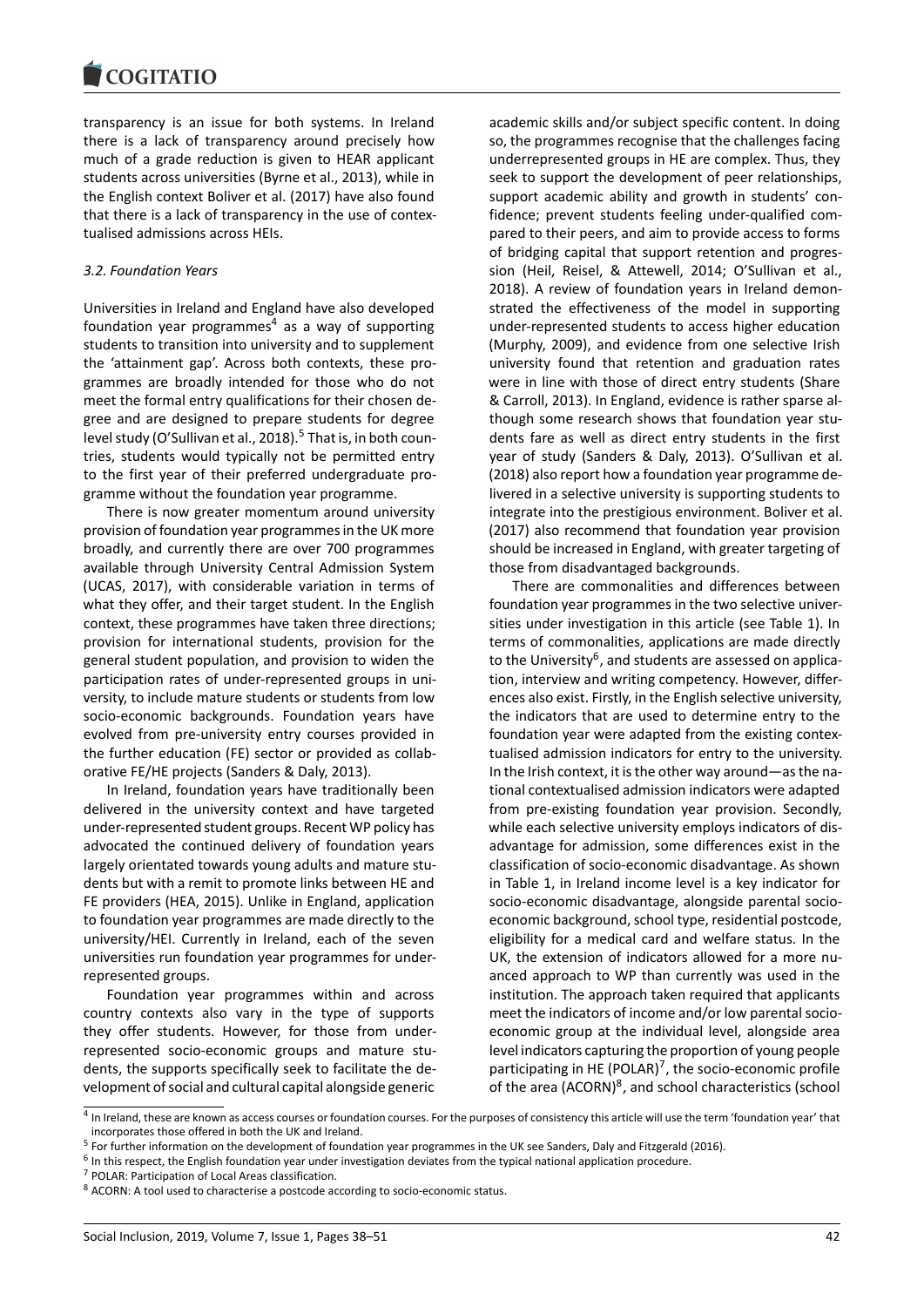

|              | Table 1. Key characteristics contextualised admission in Ireland and foundation years in two selective universities in Ireland |  |  |  |
|--------------|--------------------------------------------------------------------------------------------------------------------------------|--|--|--|
| and England. |                                                                                                                                |  |  |  |

|                                                                                                                                                                                                                                                                                                                                                                                                                                                             | <b>Foundation Year, Selective</b><br><b>University in England</b>                                                                                                                                                                                                                                                                                         | <b>Foundation Year, Selective</b><br><b>University in Ireland</b>                                                                                                                                               | <b>Ireland Contextualised</b><br><b>Admissions</b>                                                                                                    |
|-------------------------------------------------------------------------------------------------------------------------------------------------------------------------------------------------------------------------------------------------------------------------------------------------------------------------------------------------------------------------------------------------------------------------------------------------------------|-----------------------------------------------------------------------------------------------------------------------------------------------------------------------------------------------------------------------------------------------------------------------------------------------------------------------------------------------------------|-----------------------------------------------------------------------------------------------------------------------------------------------------------------------------------------------------------------|-------------------------------------------------------------------------------------------------------------------------------------------------------|
| <b>Application</b><br>Method and<br><b>Material Required</b>                                                                                                                                                                                                                                                                                                                                                                                                | Direct Application to the University<br>Application + Written Work +<br>Interview(s)                                                                                                                                                                                                                                                                      | Direct Application to the University<br>Application + Written Work +<br>Interview(s)                                                                                                                            | Application via<br><b>Central Applications</b><br>Office (CAO)                                                                                        |
| <b>Eligibility &amp;</b><br>Applicants must have studied at a<br>Applicants must have attended<br>state school for entire school<br>a school linked to the access<br><b>Indicators/Flags</b><br>career, AND/OR have been in the<br>service in the HEI, as well as<br>meet the household income<br>care of a local authority AND/OR<br>threshold, and meet two other<br>meet the Individual and socio-<br>economic indicators<br>indicators of disadvantage. |                                                                                                                                                                                                                                                                                                                                                           |                                                                                                                                                                                                                 | Applicants must meet<br>the household income<br>threshold, and meet<br>two other indicators<br>of disadvantage                                        |
| Household<br>Income                                                                                                                                                                                                                                                                                                                                                                                                                                         | Household income below £42,875<br>(E48, 905)                                                                                                                                                                                                                                                                                                              | Household income below €45,790                                                                                                                                                                                  |                                                                                                                                                       |
| <b>SES</b>                                                                                                                                                                                                                                                                                                                                                                                                                                                  |                                                                                                                                                                                                                                                                                                                                                           | All parents present must belong to an under-represented socio-economic group in HE                                                                                                                              |                                                                                                                                                       |
| <b>Medical Card</b>                                                                                                                                                                                                                                                                                                                                                                                                                                         |                                                                                                                                                                                                                                                                                                                                                           | In receipt of a medical card for at least 12 months                                                                                                                                                             |                                                                                                                                                       |
| Social Welfare<br>Recipient                                                                                                                                                                                                                                                                                                                                                                                                                                 |                                                                                                                                                                                                                                                                                                                                                           | In receipt of a means-tested social assistance payment                                                                                                                                                          |                                                                                                                                                       |
| School                                                                                                                                                                                                                                                                                                                                                                                                                                                      | The school that you attended for<br>your GCSEs <sup>9</sup> scored below the<br>national average for GCSE Results<br>OR the school that you are<br>attending for your A Levels <sup>10</sup><br>scored below the national<br>average for the 'Average Point<br>Per Academic Entry'                                                                        | Applicants must have attended<br>a school linked to the access<br>service in the HEI, have<br>completed 5 years in a DEIS <sup>11</sup><br>school-a school with a<br>concentration of disadvantaged<br>students | Have completed 5 years<br>in a DEIS school-a<br>school with a<br>concentration of<br>disadvantaged students                                           |
| Area                                                                                                                                                                                                                                                                                                                                                                                                                                                        | POLAR: live in an area with a<br>smaller proportion of young<br>people participating in higher<br>education.<br>ACORN code: live in an area of<br>socio-economic disadvantage                                                                                                                                                                             | Live in an area that is disadvantaged, very disadvantaged or<br>extremely disadvantaged                                                                                                                         |                                                                                                                                                       |
| <b>Academic</b><br><b>Entry</b><br><b>Requirements</b>                                                                                                                                                                                                                                                                                                                                                                                                      | Yes- $-5 \times 06/1 \times H5$ . Applicants<br>Yes, one grade typically below<br>the traditional offer from the<br>must have passed English<br>and Math<br>university of AAA. Applicants<br>must have A Levels, Scottish<br>Distinction in the LCA,<br>or QQI-FET Level 5<br>Highers or International<br>Baccalaureate. BTEC National<br>may be eligible |                                                                                                                                                                                                                 | Reduced LC points<br>basis. Sliding points<br>scale in play typically<br>10% reduction of<br>points-deductions<br>greater for higher<br>point courses |
| Residency                                                                                                                                                                                                                                                                                                                                                                                                                                                   | Applicants must be eligible for<br>'home fee' status                                                                                                                                                                                                                                                                                                      | Applicants must be eligible for the Government Free Fees<br>Scheme or EU Fees                                                                                                                                   |                                                                                                                                                       |
| Age                                                                                                                                                                                                                                                                                                                                                                                                                                                         | Applicants must be aged 19<br>or under                                                                                                                                                                                                                                                                                                                    | Applicants must be 21 years of<br>age or under                                                                                                                                                                  |                                                                                                                                                       |
| <b>Duration</b>                                                                                                                                                                                                                                                                                                                                                                                                                                             | 1 year, full-time                                                                                                                                                                                                                                                                                                                                         | 3-4 year depending on<br>1 year, full-time<br>the Degree                                                                                                                                                        |                                                                                                                                                       |
| Level of study                                                                                                                                                                                                                                                                                                                                                                                                                                              | Level 3, same as A levels                                                                                                                                                                                                                                                                                                                                 | Level 6 Special Purpose                                                                                                                                                                                         | Levels 6-8                                                                                                                                            |

 $9$  GCSEs: Examinations undertaken by 14–16 years old in England. <sup>10</sup> A-Levels: Upper secondary qualification in England.

<sup>&</sup>lt;sup>11</sup> DEIS—Delivering Equality of Opportunity in Schools—is an initiative of the Department of Education and Skills in Ireland which seeks to improve the opportunities for those attending schools with high concentrations of children from disadvantaged backgrounds.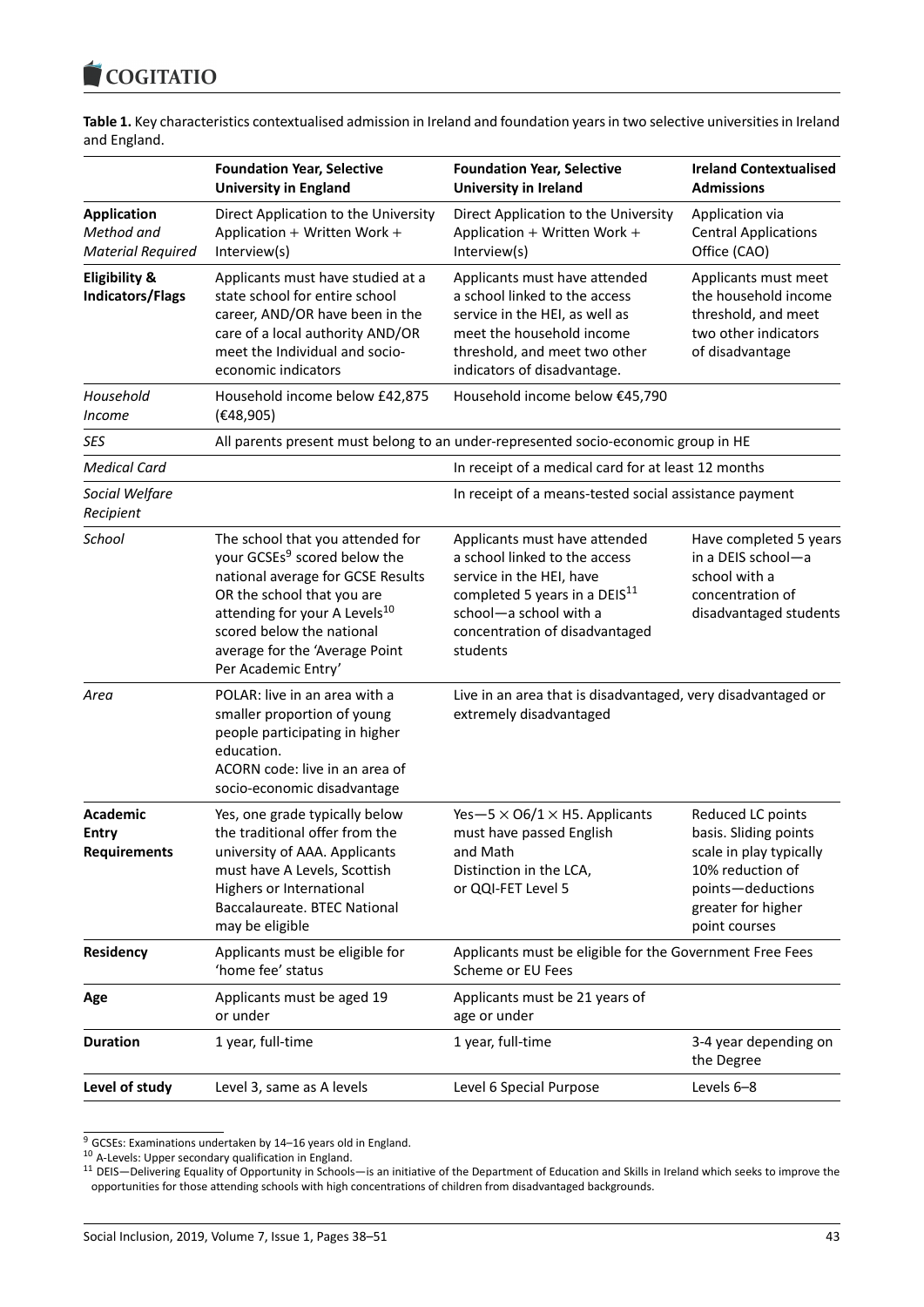

**Table 1.** (Cont.) Key characteristics contextualised admission in Ireland and foundation years in two selective universities

|                                                                                         | <b>Foundation Year, Selective</b><br><b>University in England</b>           | <b>Foundation Year, Selective</b><br><b>University in Ireland</b>      | <b>Ireland Contextualised</b><br><b>Admissions</b>                     |  |
|-----------------------------------------------------------------------------------------|-----------------------------------------------------------------------------|------------------------------------------------------------------------|------------------------------------------------------------------------|--|
| <b>Institutional</b><br><b>Responsibility</b><br>for Foundation<br><b>Year Students</b> | College responsibility for Foundation<br>Year students (not Departments)    | Responsibility of the University                                       |                                                                        |  |
| Direct entry to<br>Degree course                                                        | Progression not guaranteed.<br>Application made through UCAS<br>in November | Progression is guaranteed.<br>Application made through CAO<br>February | Students already in degree.                                            |  |
| <b>Tuition and</b><br>Accommodation                                                     | Free Tuition + Stipend                                                      | Free Tuition + Bursary                                                 | Some HEIs offer a stipend;<br>students may be eligible for<br>a grant. |  |

in Ireland and England.

type, school pre and post 16 ranking). Finally, in terms of inter-institutional linkages, the foundation year in the Irish context is 'tightly coupled' as it requires that applicants attend schools linked to the selective university. This is a national characteristic, shaped by Irish WP policy approach whereby universities are allocated schools that have low progression rates to higher education, to facilitate the targeting of WP activities. In contrast, the foundation year under investigation in the English context is 'loosely coupled'.

### **4. Methodology**

The empirical data used in this article derives from a number of research projects conducted at a selective university in England and at a selective university in Ireland. The first was a cross-national study of WP students in Ireland and England $12$ . The second was a national evaluation of the HEAR scheme in Ireland (Byrne et al., 2013). The quantitative data presented in Table 2 is drawn from baseline data from the O'Sullivan et al. (2018) study, and three group[s a](#page-6-0)re represented: (1) foundation year students attending a selective university in England; (2) foundation year students attending a selective university in Ireland; and (3) those who gained entry through the contextualised admission route in Ireland (i.e., those who were deemed to be HEAR eligible) in 2016 and 2017. The qualitative data consisted of 8 semi-structured interviews conducted with academic staff with responsibility for admission to the selective university in England, a focus group of admission officers, as well as 2 interviews with WP access staff working at the selective university in Ireland. In England, the fieldwork consisted of interviews with academic staff with responsibility for admission across a range of colleges. In Ireland, interviews were conducted with WP staff, co-ordinators of the national contextualised admission programme and admission staff. For the pur-

poses of anonymity, all respondent quotes are referred to in the article as 'England' or 'Ireland'. The time period of the fieldwork was between September and May of 2016–2017 for the former and February to May 2013 for the latter. The study used Interpretative Phenomenological Analysis (IPA)—a qualitative approach that explores in detail how participants are making sense of their personal and social world (Smith, Flowers, & Larkin, 2009). In this context, rather than attempting to produce an objective statement of the admissions process and an account of the actual work conducted by those involved in admissions, IPA techniques were adopted to explore the participants' individual experiences and personal reflections on the admissions process and rules. To this end, the personal experiences and perceptions of the how the foundation year and the contextualised admissions process fit within the selective university WP agenda was also of concern in the methodological approach. The key aim of the analysis was to make meaning of the beliefs and constructs that emerged from the interviews. Close reading of the interview transcripts was followed by documentation of emerging themes and their connections.

# **5. Findings**

This section presents the results of a descriptive analysis of the characteristics of participants who have gained admission through the foundation year route in each selective university in Ireland and England, and those who have gained admission through the contextualised admission process in the selective university in Ireland.<sup>13</sup> While limited in its analytic capability and cross-sectional nature, the data presented provides a descriptive snapshot of the characteristics of students who have secured admission through different WP admission routes. In p[ar](#page-6-1)ticular, it allows to explore: (1) a comparison of how the student intake into foundation year programmes differ across two selective universities in Ireland and in

<sup>12</sup> Irish Research Council Grant awarded to Katriona O'Sullivan.

<span id="page-6-1"></span><span id="page-6-0"></span><sup>&</sup>lt;sup>13</sup> Similar data for those entering through contextualised admission in the selective university in England was not available to the research team.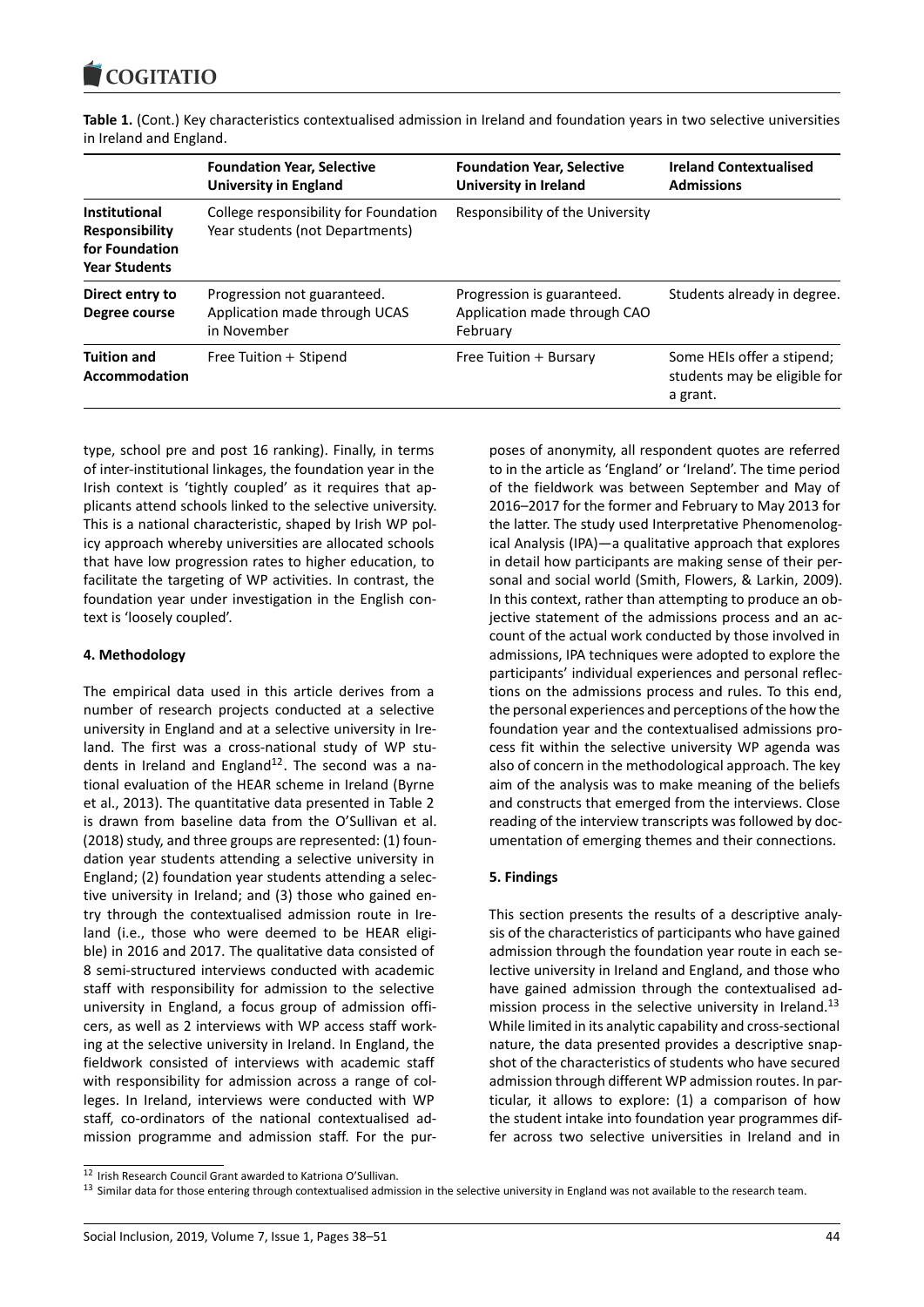#### **COMMITMENT**

England; and (2) how the student intake to a selective university in Ireland differs according to the foundation year and contextualised admission routes. Key characteristics captured by the data include gender, family structure, race/ethnicity, parental education, parental occupation and previous educational attainment (equivalised).

### *5.1. How Foundation Year Students Differ in Two Selective Universities in Ireland and England*

As indicated above, the data allow a cross-national comparison of how the student intake into foundation year programmes differs across two selective universities in Ireland and in England. The findings are presented in Table 2. Clearly, the size of the cohort is greater in the foundation year offered in the selective university in Ireland than its counterpart in England. However, there are also some striking similarities—each capture a higher share of females relative to males. While females are more likely to attend HE in the Irish context than males, this finding is particularly interesting in the English context given that Zimdars (2010) found that females were less likely to receive an offer for the selective university in England through the contextualised admission process, all else being equal. Lone parenthood is relatively high in both intakes in Ireland and England. In the UK, the percentage of dependent children living in lone parent families is 21% (Office of National Statistics, 2017) and in Ireland 18% of all family units are one parent families (CSO, 2016). In terms of family structure, each of the foundation years attract a high share of students from lone parent families, and those living with grandparents or other family members (51% of the Irish and 61% of the English intake). Ethnic minority groups have greater participation in the foundation year in England compared to Ireland (61% relative to 25% respectively). While there is more ethnic diversity in the English population than the Irish population, there is also considerable less attention paid to issues of ethnicity and race in WP and HE policy more generally, in Ireland than in England.<sup>14</sup>

The equivalised previous academic attainment of the foundation year students in the selective university in England was substantially greater than that in the selective university in Ireland. This observatio[n d](#page-7-0)isplays the nuances that exist between selective universities in Ireland and England in selecting WP students. Such disparity may reflect the strong drive to maintain high academic standards of the English selective university—a theme that emerged in our analysis of the qualitative data (see in the section below). A practice of maintaining high entry requirements for WP students can be conceptualised as a form of 'cream skimming', where WP initiatives take the 'most intelligent' students from the low SES community, and place them in the 'top' universities, ignoring the societal and structural barriers which

limit education progression, placing the responsibility for change on the low SES student in a manner that is similar to 'victim blaming' (Jones & Thomas, 2005, p. 617). With regard to parental education levels, both foundation year programmes attract students from the full range of academic backgrounds. However, clearly the foundation year programme in Ireland is capturing a greater proportion of students whose parents have very low levels of education (42% compared to 34% of students), while the opposite is also true—22% of foundation year students in the English selective university had parents with a HE qualification compared to just 9% in Ireland. In terms of parental employment, both foundation year programmes capture a similar share of young people from unemployed households, and those whose parents work in less secure employment (hourly paid jobs).

### *5.2. How Foundation Year and Contextualised Admissions Students Differ in a Selective University Ireland*

The data also allow an examination of how different WP routes (foundation year versus contextualised admission) differ in terms of the student intakes that they admit at the selective university in Ireland. As shown in Table 2, the number of students accessing the university through each of the WP entry routes varies quite considerably, with the contextualised admission route capturing a larger number of entrants relative to the foundation year route. This is interesting given that our descriptive analysis shows that the characteristics of students who are admitted through each of the routes differ substantially. That is, students who experience greater levels of disadvantage in terms of family structure, parental education and household employment have greater levels of participation in the foundation year than those who were admitted through contextualised admission. For example, 51% of students admitted through the foundation year are from single parent households compared to 42% admitted through contextualised admission. With regard to parental education levels, both WP initiatives attract students from the full range of parental education levels. However, clearly the foundation year is a capturing a greater proportion of students whose parents have very low levels of education (24% of foundation year students relative to 16% of contextualised admission). Furthermore, in terms of parental employment, the foundation year captures a greater share of students coming from unemployed households (12% compared to 3%). Finally, student average grades are significantly lower for the foundation year intake than the contextualised admission intake (by 114 points), meaning that foundation year students would not gain entry to the selective institution based on the grade average, even when the selective university is using contextualised admission.

<span id="page-7-0"></span><sup>&</sup>lt;sup>14</sup> 18% of the population in Ireland declared an ethnicity other than 'White Irish' in the 2016 Census of Population. In the English context, statistics based on the Census of Population 2011 indicate that 40% of residents in England and Wales identified with either an Asian, Black, Mixed or Other ethnic group.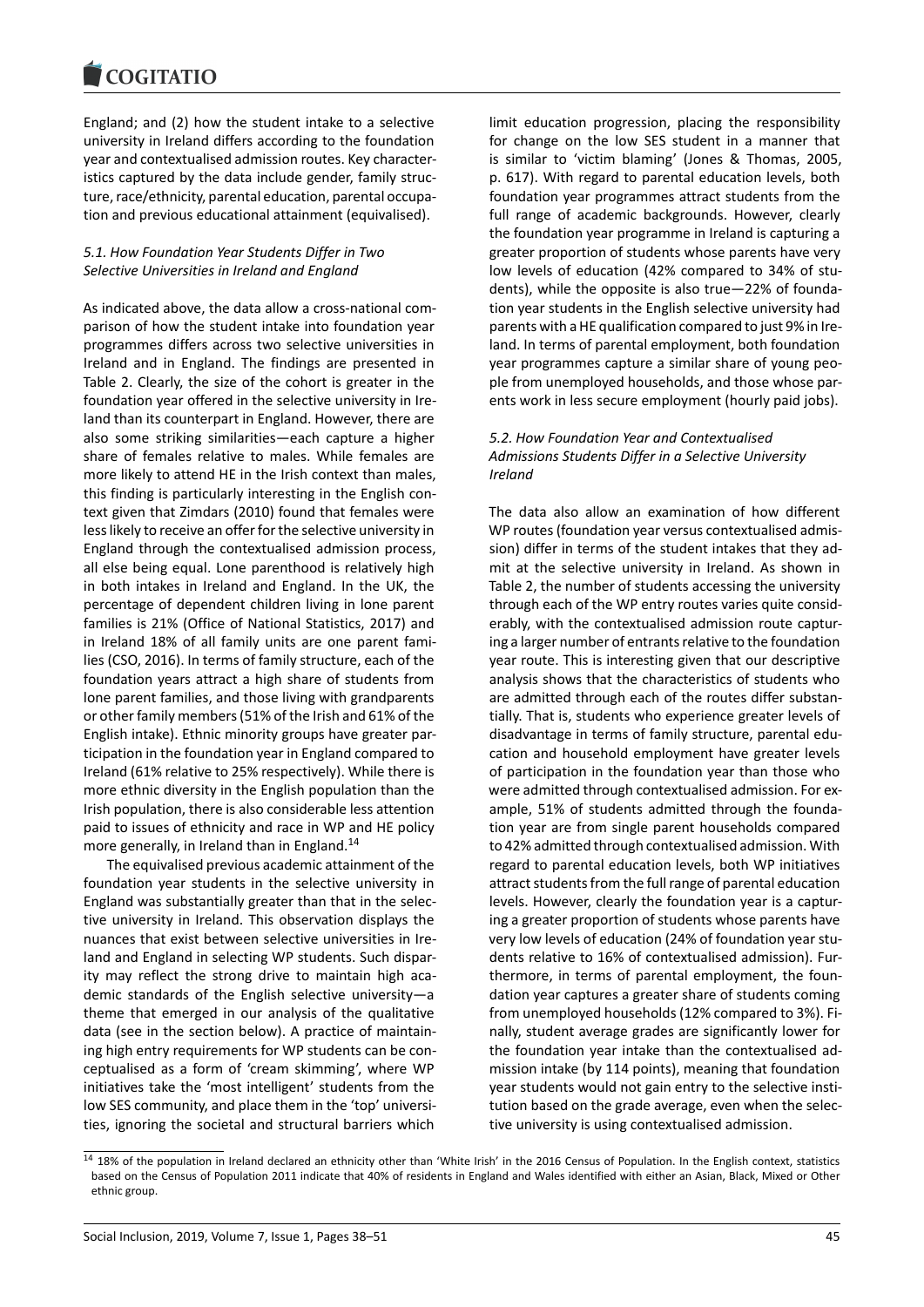#### COQUATIO

| Table 2. Characteristics of Students Entering the WP Admission Routes in two selective universities in Ireland and the UK. |  |
|----------------------------------------------------------------------------------------------------------------------------|--|
|----------------------------------------------------------------------------------------------------------------------------|--|

|                                    | <b>Foundation Year</b>                        | <b>Contextualised Admissions</b>              |                                        |
|------------------------------------|-----------------------------------------------|-----------------------------------------------|----------------------------------------|
| %                                  | <b>Selective University</b><br><b>England</b> | <b>Selective University</b><br><b>Ireland</b> | <b>Selective University</b><br>Ireland |
| <b>Number</b>                      | 18                                            | 54                                            | 187                                    |
| Gender                             |                                               |                                               |                                        |
| Female                             | 72.2                                          | 66.7                                          | 64.6                                   |
| Male                               | 27.8                                          | 33.3                                          | 31.8                                   |
| <b>Family Structure</b>            |                                               |                                               |                                        |
| Single Parent Family               | 50.0                                          | 41.5                                          | 42.0                                   |
| Two Parent Family                  | 38.9                                          | 49.1                                          | 58.0                                   |
| Living with Grand Parent/Relative/ |                                               |                                               |                                        |
| <b>Foster Care</b>                 | 11.1                                          | 9.4                                           | 0.0                                    |
| Race/Ethnicity                     |                                               |                                               |                                        |
| White                              | 38.9                                          | 75.0                                          | 77.4                                   |
| Minority Ethnic/Racial Groups      | 61.1                                          | 25.0                                          | 22.6                                   |
| <b>Previous Attainment</b>         |                                               |                                               |                                        |
| Average Attainment                 | 436                                           | 344                                           | 458                                    |
| <b>Parental Education</b>          |                                               |                                               |                                        |
| Primary Level Only                 | 16.7                                          | 24.5                                          | 8.6                                    |
| Junior Cert/GCSE                   | 16.7                                          | 0.0                                           | 7.5                                    |
| Leaving Cert/A Levels              | 5.6                                           | 18.9                                          | 25.1                                   |
| Some college/FE                    | 11.1                                          | 17.0                                          | 21.9                                   |
| Degree/Higher Degree               | 22.2                                          | 5.7                                           | 13.9                                   |
| Masters or Phd                     | 0.0                                           | 3.8                                           | 5.8                                    |
| Don't Know                         | 11.1                                          | 11.3                                          | 8.6                                    |
| <b>Parental Employment</b>         |                                               |                                               |                                        |
| Unemployed                         | 15.4                                          | 11.8                                          | 2.8                                    |
| Employed                           | 84.6                                          | 88.2                                          | 97.2                                   |
| % Employed on an Hourly Pay Basis  | 30.8                                          | 35.3                                          | 49.5                                   |

# *5.3. How Those Involved in Selective University Admission Perceive the WP Admission Routes*

In an attempt to better understand how HEIs enact WP policy, the qualitative findings sought to unpack how those with responsibility for admissions in each context perceived the different WP admission routes. In the following section, three themes which emerged from the analysis of the qualitative data are discussed: (1) how those with responsibility for admissions understand the dynamics of processes of inequality in educational attainment; (2) how those with responsibility for admissions make distinctions between each of the WP admission routes; and (3) how discussions about the WP initiatives are located within the broader context of the selective institution.

# 5.3.1. Understandings of Processes of Inequality in Educational Attainment

For the most part, those involved in admission decisionmaking in the English selective university demonstrated

an understanding of the role played by long-term experiences of socio-economic disadvantage in the home on producing differences in educational achievement. Typical comments included:

They're [foundation year] students coming from really, really poor backgrounds…very disadvantaged households with very low incomes…the reasoning is that if they didn't get the predicted grades, it's just because of circumstances, and actually you can't fix it in the A level stage, it is an ongoing process and it needs a longer time to, you know, get these students up, up to a standard that they're capable of. (England)

Now…a student at that school [in a disadvantaged area], having gone through education in that area cannot achieve an Oxford or Cambridge offer. There might be one person in a decade in the school that has achieved  $A^*$ , A, A, if the person who got an  $A^*$ also happened to get As in the other two subjects. That's very different from a school which occasion-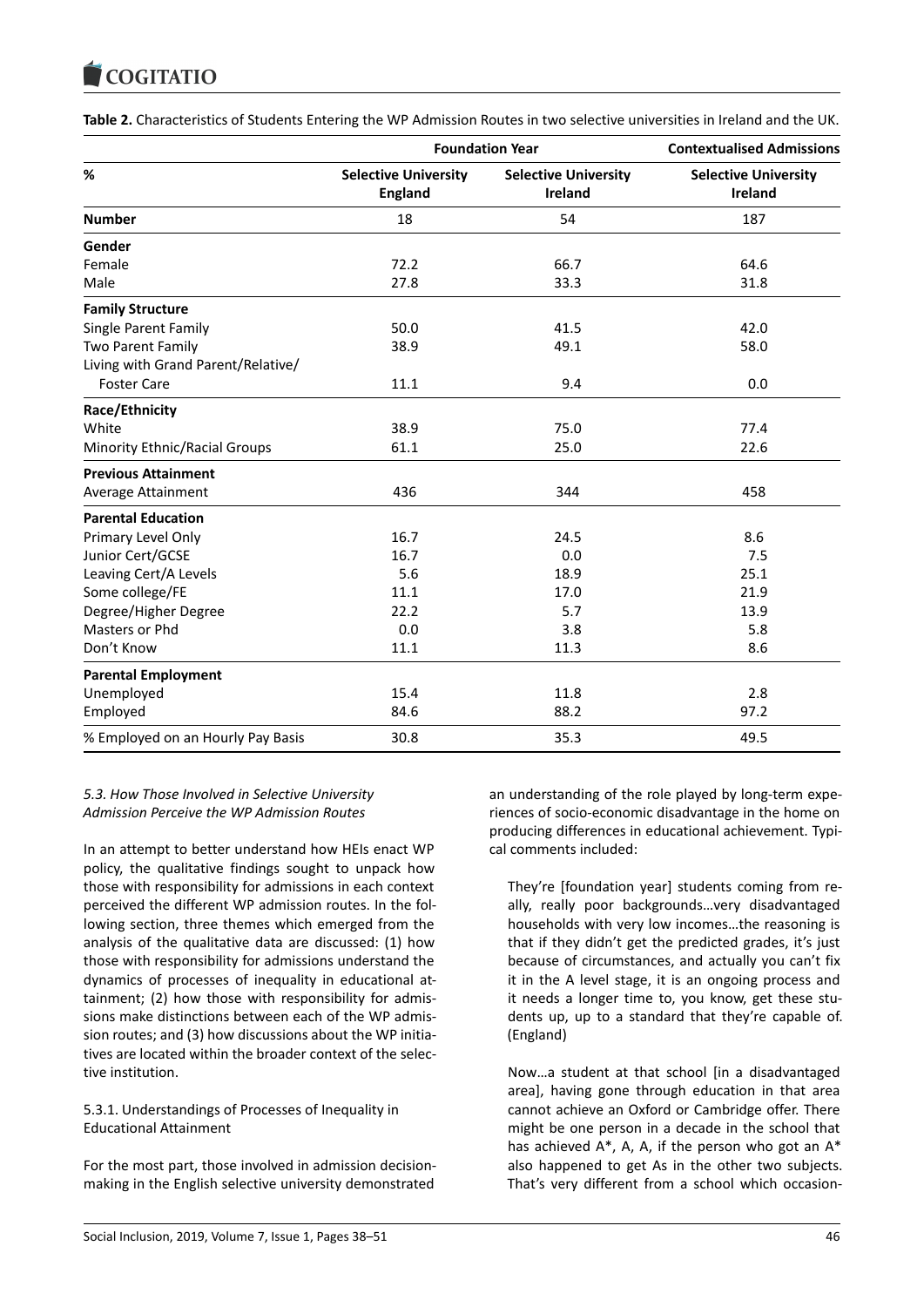#### COQUIATIO

ally produces A\*s, occasionally produces Oxford and Cambridge people, have obviously the teaching infrastructure to do it. (England)

However, while schools were often central to this discussion, their reference appeared to be vague, with little specific elaboration as to *how* schools structure disadvantage. That is, research has shown that schools structure disadvantage through inequalities in access to informed career guidance, the persistence of tracking and ability grouping for key subjects, and inequalities in access to resources to supplement learning and assessment at school. Yet, the interviews did not yield such indepth understanding of how schools structure processes of inequality in educational attainment. Rather, there was a strong discourse around the failures of the school system in preparing young people for entry to selective universities. In such instances in the English selective university, the rationale provided for the need for a foundation year programme was 'to make up for things that were missed in their schooling' or for universities more generally to 'take on…the failing of the school system'. This was in contrast to the Irish context, where those involved in admission decision-making and verifying indicators of disadvantage are WP access staff, there was less failure attributed to schools, and a stronger recognition of the supportive role that schools can play:

When you are working with schools for outreach purposes, [school] staff have a huge understanding and knowledge of the students and their backgrounds and understanding where they come from. (Ireland)

Those involved in admissions in both contexts also acknowledged the role of local area disadvantage on individual attainment. While awareness was evident of the under-representation of young people from the most deprived areas in England, it was often articulated that the POLAR and ACORN indicators produced 'a mixed response'. At times, those involved in admissions found the area indicators to be less relevant to the individual applicant than school flags due to potential measurement error. In contrast, a more reflective understanding of the impact of multiple disadvantage over life course was evident in the Irish context, with staff responsible for admissions recognising the need for multiple indicators to tackle processes of inequality. Issues around the ability to verify some of the indicators in the Irish context also arose, but largely with regard to socio-economic position as opposed to the area-based measures:

We wanted to move away from just looking at income, to looking at where people grew up. The kinds of schools they had gone to, their socioeconomic backgrounds, in order to capture the kind of cultural educational disadvantaged instead of just looking at a cut off, income cut off point. You know, we felt that we wouldn't get, we wouldn't capture the kinds of stu-

dents we wanted to have if we just focused solely on income. (Ireland)

Yet, in discussions pertaining to (dis)advantage, key distinctions were continuously made between school types, with emphasis placed on the concentration of advantage/disadvantage in schools. That is, distinctions were made between those attending 'state' schools versus those attending private/independent schools in England, or the DEIS/non-DEIS distinction in Ireland—in other words, schools with/without high concentrations of students from disadvantaged backgrounds. In this process, schools were clearly positioned by HE staff, but so too were students, contributing to a deficit discourse. For example, candidates were often referred to as 'the best candidates' or 'the weakest/strong candidates'. The use of binaries in this regard tended to be less prevalent among the contextualised admission route administrators in the Irish context, who had more direct interactions with WP students seeking to access the selective university than all others interviewed.

### 5.3.2. Distinctions Made between the WP Routes

The strengths of using contextualised admissions in the selective university in Ireland were offered by staff, and in particular the advantage of nationalising/centralising the route.

The universities had gotten to a point where...the number of students being admitted to the scheme [HEAR] had plateaued. But a lot of institutions were not fitting their quotas so it needed you know, we wanted more applicants, we wanted more students but the way the scheme was set up it couldn't deliver. (Ireland)

In these discussions in the Irish context, the national contextualised admission approach was viewed to be important in 'embedding what had been local (institutional) schemes and embedding them into a national system', but also the commitment of an independent body—the Central Applications Office—to ensure that each HEI 'was approaching application and assessment so we were being completely fair and consistent across the board to every student that applied to the it'. However, in the interviews and focus groups, there was also considerable concern among those involved in HEAR admission decision-making as to whether it was attracting the types of students that it sought to attract. That is, concerns were raised regarding the limitations to the contextualised admission approach in attracting the most disadvantaged students. To this end, it was recognised that multiple entry paths were required to tackle underrepresentation of the most disadvantaged groups:

Students would have different requirements…so if you tick all six indicators versus you tick three,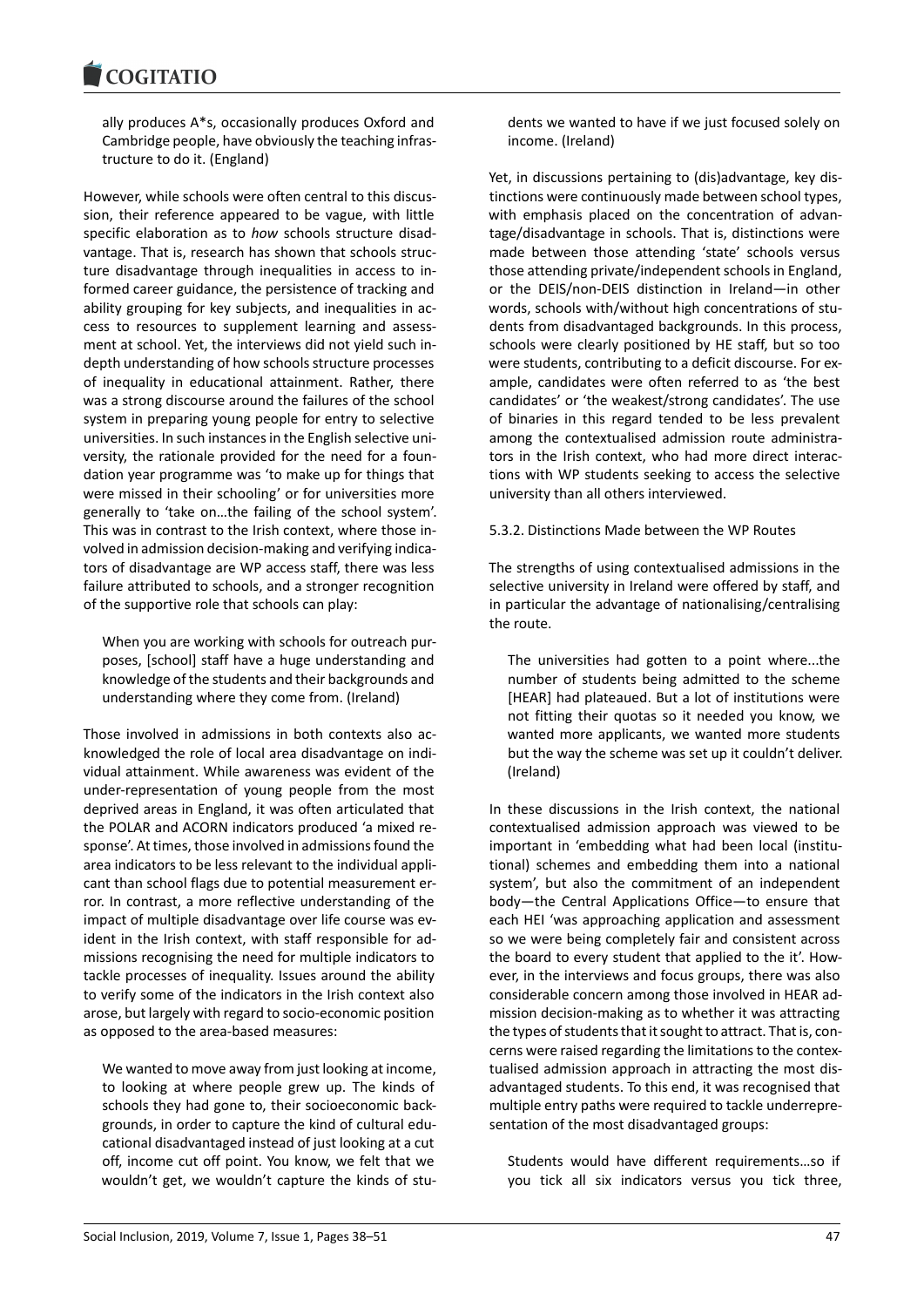#### COMITATIO

chances are the person who ticked six indicators for here [a selective HEI] needs greater support than the person who's ticked three. So I'm personally not in favour of a one size fits all for every single student because depending on the HEI that they go to and their own individual circumstances they require different kinds of supports. (Ireland)

Reflecting the infancy of the foundation year at the selective university in England, there was less consensus regarding it. While many viewed that the foundation year represented a safety-net to support young people growing up in deprived areas in accessing selective universities, the concept of a reduced grade entry was at times viewed as too radical. At times, staff suggested building stronger institutional linkages with schools, adopting local area interventions, and employing more outreach activities as opposed to specifically providing a foundation year:

But I think there's actually quite a lot going on in the university to encourage students from different backgrounds to do that…so…we really target students in those areas to apply and then, if they apply, there's a separate route for [foundation year] students sort of rescuing them. (England)

I think, routine you know, work with year tens, work with students repeatedly...go into your areas and bring them up for a week, teach them all of these skills that you're teaching this very small number...try to get the tutors involved. You know, the tutors are involved now but they weren't involved before. (England)

# 5.3.3. Balancing Institutional Standards and Fairness

The complexity of selection was a frequent theme and 'fairness' was constructed in different ways throughout the interviews in both contexts. In the selective institution in England, the use of opening offers, whereby WP students received a conditional offer dependent on meeting the academic standard, was viewed to be the fairest process, despite recognition that the institution was not doing enough to widen the participation rates of low SES students:

We would rather make more offers than accept people who haven't made their conditions….If they've not made the grades that we predicted and not made what they need for entry…typically we wouldn't take them and that's why we have a big open pool, because these people do make their conditions and we think that's the fairest way. (England)

Fairness was typically described in two ways: personal and institutional, and respondents appeared conflicted when asked to consider the reduced grade entry mecha-

nism that is central to foundation year entry. Typical comments included:

I mean, you want to be fair as well, right, so you want to make sure that everybody puts the same standard and although we clearly know it's not the case, it's much easier to get you're A\*s if you come from a tutoring background and come from a really nice private school you know. (England)

A harmony between institutional standards and personal understandings of educational disadvantage and fairness was evident in the interviews in both contexts. While stories of individual staff members who they had 'went that extra mile' to support the entry of students were common, running alongside these stories were concerns about maintaining institutional 'academic standards'. Even the most liberal of those with responsibility for admissions were focused on the limits of potential academic growth of individuals, and how the presence of a foundation year could influence how the institution is perceived. In such instances, the provision of a foundation year represented a greater institutional 'risk' to maintaining the wider institutional goals of the selective university, than the use of contextualised admission:

[There are] academic implications because we are admitting students who didn't make their grades. I think that they have got a reputation to keep high in that they're not dropping their standards and I think that's how they want to be perceived and how actually we all want to be perceived as…a high achieving place. (England)

For some, a discourse around meritocracy was evident, and this was about displacing others who had earned a place:

Every HEAR place is displacing somebody that may have more points but isn't HEAR eligible, so there is a kind of a conundrum there. (Ireland)

I think it's this kind of idea of fairness, right? Like, if someone's achieved higher metrics it would seem unfair to not give them a place and give a place to someone else. Although, mitigating circumstances and contextualising scores will be taken into account and people will get bumped by these kinds of thing. (England)

If you sort of went through and picked up all the access candidates who were right at the top of scores, who didn't get taken, then you would have a group of people who wouldn't need a foundation year. (England)

In Ireland, those with responsibility for admissions were largely access personnel, who also worked directly with students. In the interviews, this group typically demonstrated a broader understanding of educational disad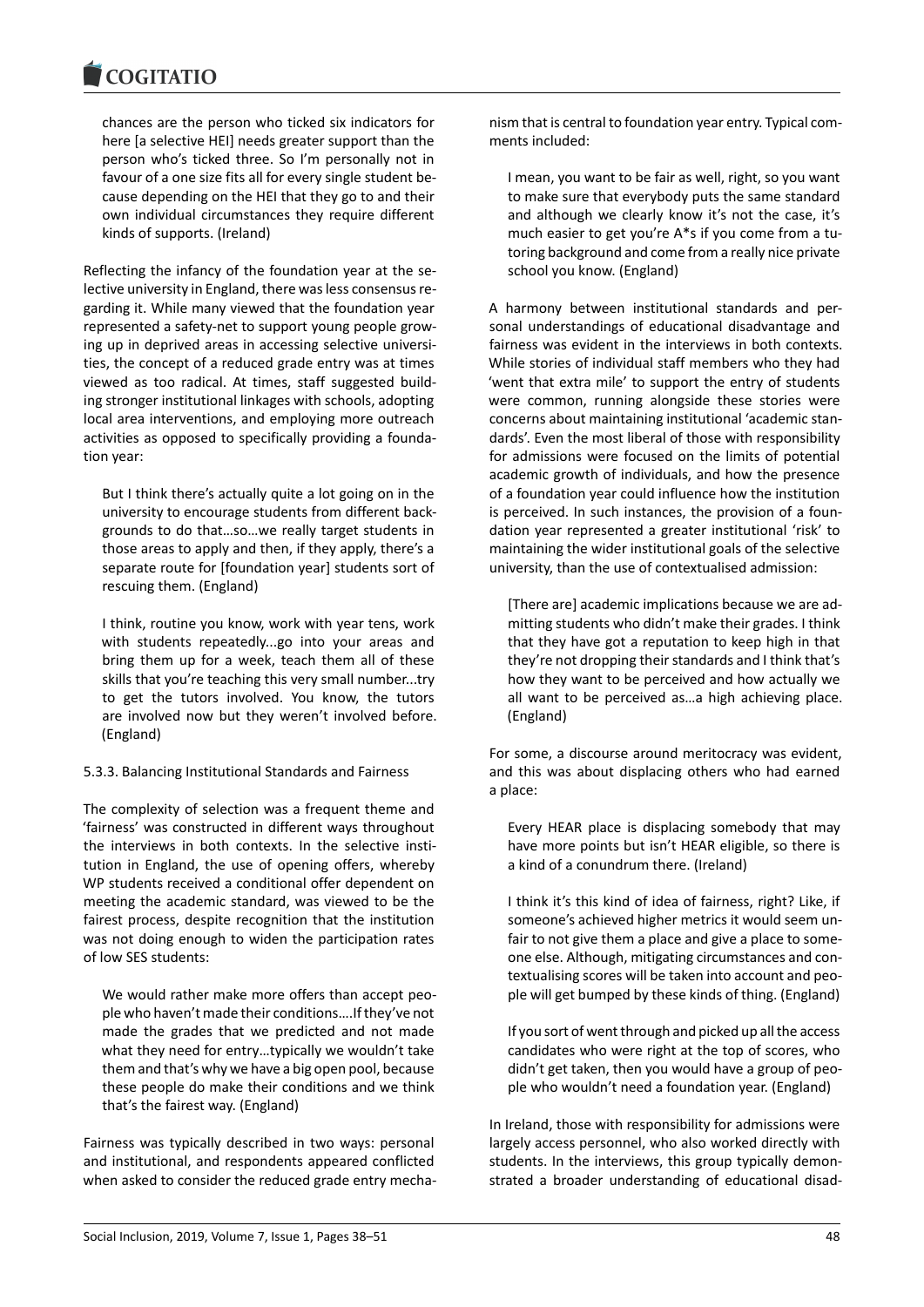vantage, and advocated the need for alternative routes into HE. This group could more clearly understand the distinction between academic potential and academic achievement, understanding the role that cumulative disadvantage plays, arguing for the use of alternative admission routes beyond the use of contextualised admission in selective universities, seeing such admission routes as essential for students who do not meet the HEAR academic standard.

### **6. Conclusion**

This article sought to establish the characteristics of students entering selective universities in Ireland and England through different WP admission routes, while exploring how those with responsibility for admissions in both contexts perceive WP initiatives. The results indicate that students entering the selective institutions through these routes are more likely to come from loneparent families, and those entering through foundation years have greater levels of disadvantage in terms of family history of education and family occupation, compared to their counterparts who gain entry through contextualised admission. These results highlight the value of considering heterogeneity within diverse groups, and how the use of a range of WP entry routes to selective institutions work to meet the needs of all students, rather than the high performing disadvantaged student group (Thomas, 2011). In showing how the student groups entering selective HEIs through these routes differ, the research highlights lone parenthood as something that may also be considered in future as an indicator of educational disadvantage.

Analyses of qualitative interviews highlight the complexities faced by staff with responsibility for admissions in selective universities, but also how broad national WP goals can clash with institutional culture. That is, broad national WP goals which seek to promote the act of relaxing academic entry requirements in order to reduce the impact that long-term disadvantage can have on educational attainment can clash with an institutional drive towards excellence and academic standards. The ethos of the HEI has a strong influence on the admissions environment in selective universities, and makes institutional/cultural rules regarding admission appear normative, universal and taken-for-granted (McDonough, 1997, p. 12). For example, in the selective university in England, those with responsibility for admission demonstrated caution when considering foundation years as a viable WP initiative. The findings illustrate the difficulties faced by institutions when considering the WP agenda; it shows how putting WP policy into practice is a process which is complex and can involve different interpretations of policy ideas, and considerations of how well the policy fits with the overall ethos of the university.

The evidence from the foundation year in the selective English university shows that relaxing the academic standard further (as well as contextualising student ap-

plication data) results in a more diverse student intake. However, it is also the case that this proposed practice clashes with the dominant ethos of the institution, which emphasises academics over all else. This is in contrast to the foundation year in the selective university in Ireland in some respects—while those with responsibility for admissions demonstrate concerns about meritocracy, and a model whereby affluent and able students are potentially being displaced, there is a general acceptance that student capability is impeded in situations of educational disadvantage. Admissions staff who were working more closely with WP students were most liberal in their views, and more likely to advocate for several routes into the selective university. As indicated in the methodology section above, those with responsibility for admissions may fall inside or outside of the formal machinery of policy making within the HEI. That is, they participate in the building up of WP policies, but also have agency to enact or resist WP policy.

Finally, the differences observed in academic attainment on entry between foundation year students in the selective universities in Ireland and England reflect a stronger drive towards academic standards, as seen more broadly in the UK admissions rhetoric. This is of interest when considering the contrasting macro WP policy landscape in both countries. In England, individual HEIs have the task of developing WP initiatives that suit their own institutional (local) context. Thus, WP is a process, the terms of which are agreed by those with power over the strategic direction of the HEI (such as a Governing authority), and institutional WP policy is then is enacted/interpreted by key actors working within the selective university. Given that it was academics that often occupied such positions in the English context, factors such as whether the policy was mandatory or recommended, or how well the policy was perceived to fit with the ethos of the institution shaped decision making around admission. In the Irish context, the HEA sets national WP targets, accompanied with some institutional accountability. While there is still room for WP policy to be enacted/interpreted locally in this model, the number of contextualised admission places allocated for each HEI is somewhat independently managed by a centralised body; ensuring that all HEIs are contextualising admissions for at least 10% of the student body. However, in both country contexts, the enactment of WP policy highlights the persistence of mechanisms of social reproduction and social closure at play in selective universities.

#### **Acknowledgements**

This work was supported by the Irish Research Council (206208.14450), the Irish Universities Association/HEAR DARE Strategic Development Group and was also partially supported by a Seedcorn Grant from the Department of Education, University of Oxford. Delma Byrne and Katriona O'Sullivan are joint first (major) authors of this article.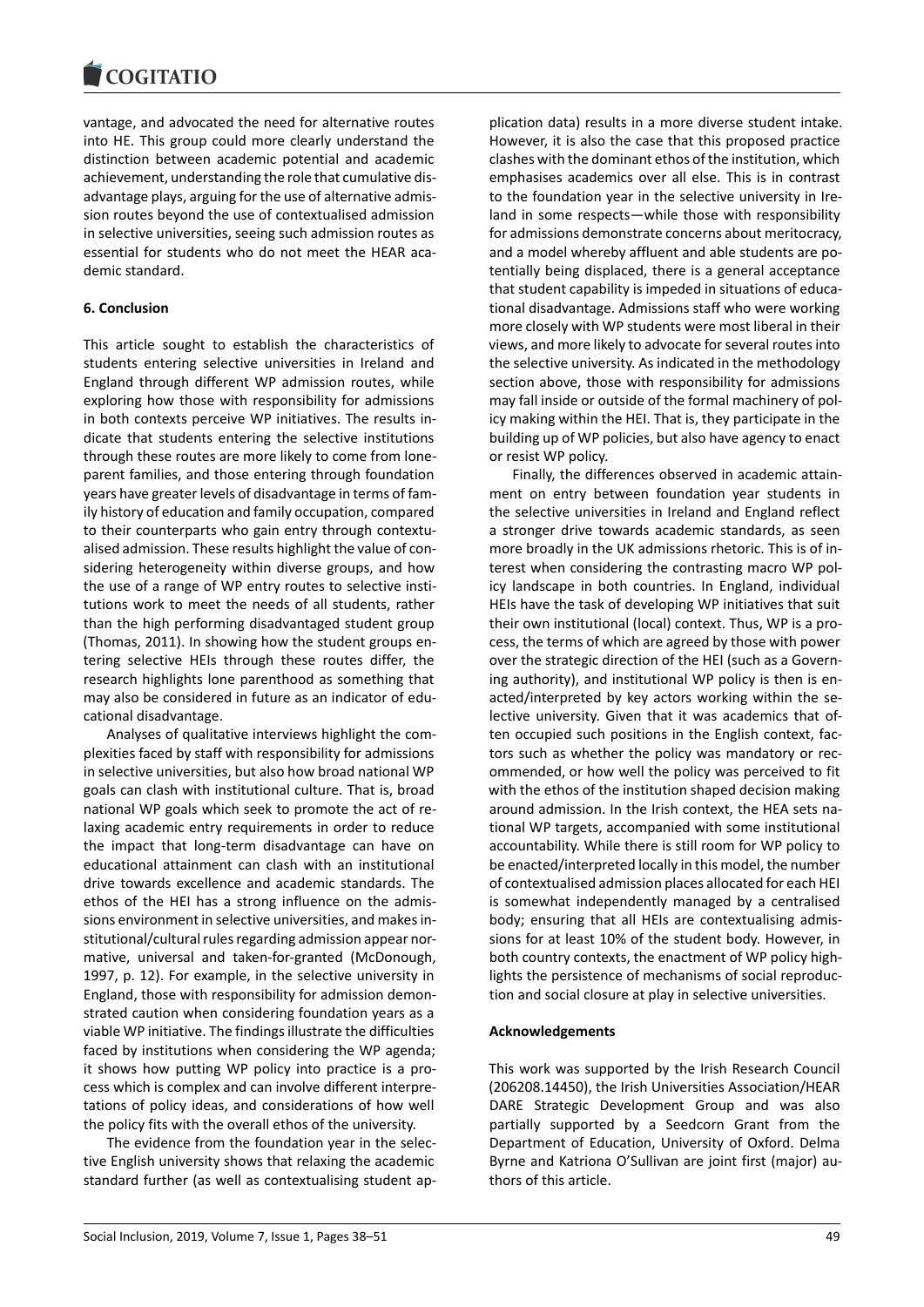# **Conflict of Interests**

The authors declare no conflict of interests.

# **References**

- Alon, S. (2011). The diversity dividends of a need-blind and color-blind affirmative action policy. *Social Science Research*, *40*(6), 1494–1505.
- BIS. (2017). *Participation rates in higher education: Academic years 2006/07–2015/16. Statistical first release*. London: Department for Business, Innovation and Skills.
- Boliver, V. (2013). How fair is access to more prestigious UK universities? *The British Journal of Sociology*, *64*(2), 344–364.
- Boliver, V. (2015). Lies, damned lies, and statistics on widening access to Russell Group universities. *Radical Statistics*, *113*, 29–38.
- Boliver, V., Crawford, C., Powell, M., & Craige, W. (2017). *Admissions in context: The use of contextual information by leading universities*. London: Sutton Trust.
- Bourdieu, P., & Passeron, J. C. (1977). *Reproduction in education, society and culture*. London: SAGE.
- Bowman, N. A., & Bastedo, M. N. (2018). What role may admissions office diversity and practices play in equitable decisions? *Research in Higher Education*, *59*(4), 430–447.
- Byrne, D., & McCoy, S. (2017). Effectively maintained inequality in educational transitions in the Republic of Ireland. *American Behavioral Scientist*, *61*(1), 49–73.
- Byrne, D., Doris, A., Sweetman, O., Casey, R., & Raffe, D. (2013). *An evaluation of the HEAR and DARE supplementary admission routes to higher education*. Dublin: Irish Universities Association.
- Clancy, P., & Goastellec, G. (2007). Exploring access and equity in higher education: Policy and performance in a comparative perspective. *Higher Education Quarterly*, *61*(2), 136–154.
- Clancy, P., & Wall, J. (2000). *Social background of higher education entrants*. Dublin: Higher Education Authority.
- CSO. (2016). *Census of population 2016: Profile 4, households and families*. Dublin: Central Statistics Office.
- Donnelly, M., & Evans, C. (2018). A "home-international" comparative analysis of widening participation in UK higher education. *Higher Education*. Advanced online publication. Retrieved from link.springer.com/ article/10.1007/s10734-018-0260-3
- Ehrenberg, R. G., & Sherman, D. R. (1984). Optimal financial aid policies for a selective university. *The Journal of Human Resources*, *19*(2), 202–230.
- HEA. (2015). *National plan for equity of access to higher education 2015–2019*. Dublin: The Higher Education Authority.
- Heil, S., Reisel, L., & Attewell, P. (2014). College selectivity and degree completion. *American Educational Research Journal*, *51*(5), 913–935.
- Hussain, I., McNally, S., & Telhaj, S. (2009). *University quality and graduate wages in the UK* (IZA Discussion Paper no 4043). London: London School of Economics.
- Jerrim, J., Chmielewski, A. K., & Parker, P. (2015). Socioeconomic inequality in access to high-status colleges: A cross-country comparison. *Research in Social Stratification and Mobility*, *42*, 20–32.
- Jones, R., & Thomas, L. (2005). The 2003 UK Government Higher Education White Paper: A critical assessment of its implications for the access and widening participation agenda. *Journal of Education Policy*, *20*(5), 615–630.
- Karabel, J. (2005). *The chosen: The hidden history of admission and exclusion at Harvard, Yale, and Princeton*. Boston, MA: Houghton Mifflin.
- Kelly, E., O'Connell, P. J., & Smyth, E. (2010). The economic returns to field of study and competencies among higher education graduates in Ireland. *Economics of Education Review*, *29*, 650–657.
- McCoy, S., & Smyth, E. (2011). Higher education expansion and differentiation in the Republic of Ireland. *Higher Education*, *61*, 243–260.
- McDonough, P. M. (1997). *Choosing colleges: How social class and schools structure opportunity*. Albany, NY: New York Press.
- Mountford-Zimdars, A., Moore, J., & Graham, J. (2016). Is contextualised admission the answer to the access challenge? *Perspectives: Policy and Practice in Higher Education*, *20*(4), 143–150.
- Murphy, P. (2009). *Higher education access/foundation courses: A research report*. Dublin: HEA, IOTI & IUA.
- Nic Fhlannchadha, S. (2017). *DARE HEAR facts and figures report 2017. Summary*. Dublin: Irish Universities Association.
- O'Sullivan, K., Robson, J., & Winters, N. (2018). "I feel like I have a disadvantage": How socio-economically disadvantaged students make the decision to study at a prestigious university. *Studies in Higher Education*. Advanced online publication. https://doi.org/ 10.1080/03075079.2018.1460591
- Office of National Statistics. (2017). *Families and households*. London: ONS.
- Ozga, J. (2000). *Policy research in educational settings: contested terrain*. Buckingham: Open University Press.
- Robertson, D., & Hillman, J. (1997). Widening participation in higher education for students from lower socio-economic groups and students with disabilities. In R. Dearing (Ed.), *Higher education in the learning society* (pp. 59–74). London: The National Committee of Inquiry into Higher Education, HMSO.
- Sanders, L., & Daly, A. (2013). Building a successful foundation? The role of foundation year courses in preparing students for their degree. *Widening Participation and Lifelong Learning*, *15*, 42–56.
- Sanders, L., Daly, A., & Fitzgerald, K. (2016). Predicting retention, understanding attrition: A prospective study